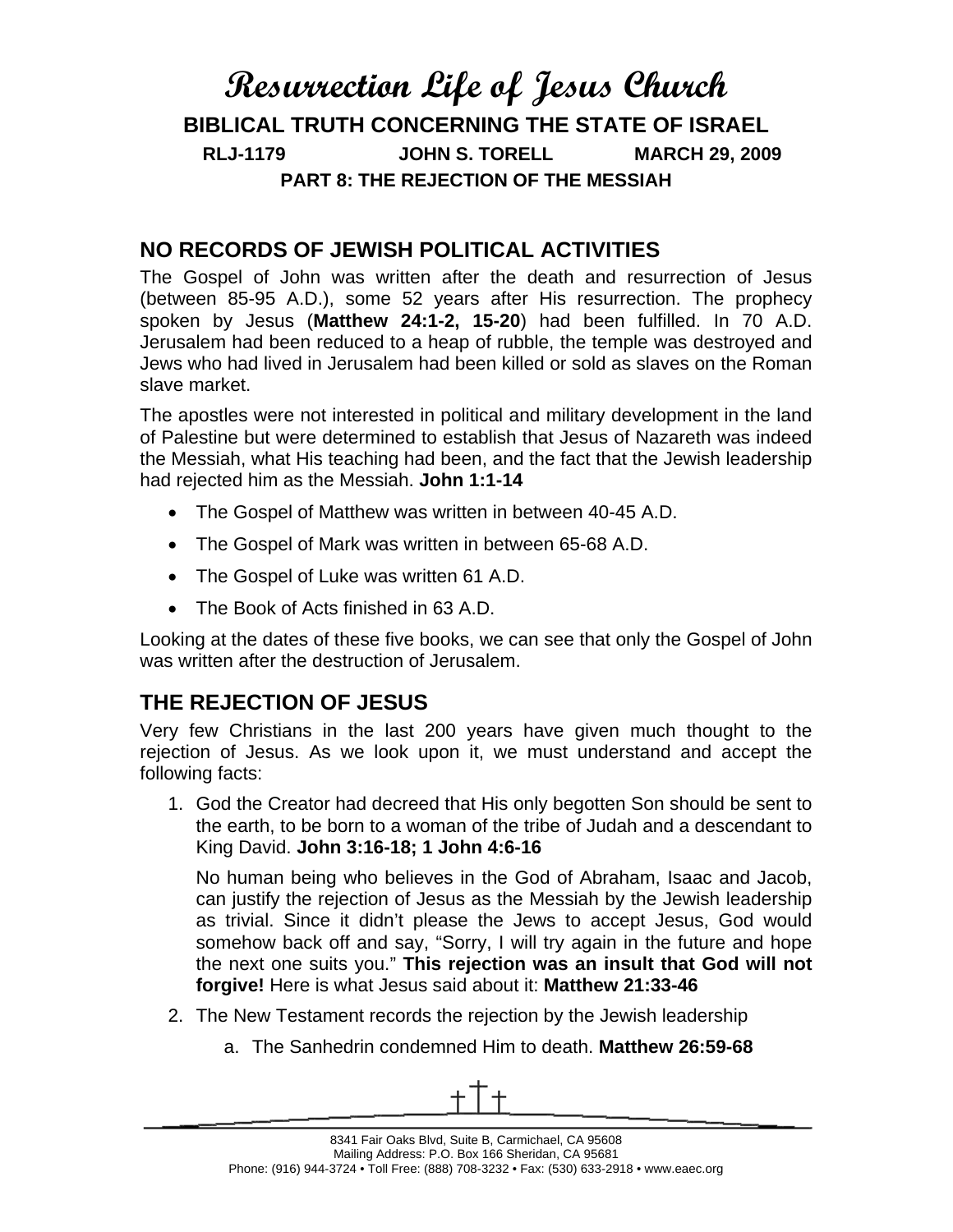- b. The Jewish leadership demanded the death of Jesus. **Matthew 27:15-26**
- c. The Jewish leadership pronounced a curse upon themselves and their children. **verse 25**
- d. After the resurrection, the Jewish leadership conspired against the truth with bribery to conceal the fact that Jesus was resurrected. **Matthew 28:11-15**
- e. After the day of Pentecost, the Jewish leadership continued to deny that Jesus was the Messiah. **Acts 4:1-22; 5:12-40**

## **THE JUDGMENT OF GOD**

God spoke through Moses before the people had entered the Promised Land and told them that they could choose between being blessed or cursed. If they made the choice of being obedient, there would be great blessings. **Deuteronomy 28:1-14**

But if they decided not to obey, there would be horrible curses. **verses 15-68** 

**The worst possible curse to fall upon the children of Israel would come if they rejected God's redemption plan and despised the Messiah!** 

*"And it shall come to pass, that as the LORD rejoiced over you to do you good, and to multiply you; so the LORD will rejoice over you to destroy you, and to bring you to nought; and ye shall be plucked from off the land whither thou goest to possess it. And the LORD shall scatter thee among all people, from the one end of the earth even unto the other; and there thou shalt serve other gods, which neither thou nor thy fathers have known, even wood and stone. And among these nations shalt thou find no ease, neither shall the sole of thy foot have rest: but the LORD shall give thee there a trembling heart, and failing of eyes, and sorrow of mind: And thy life shall hang in doubt before thee; and thou shalt fear day and night, and shalt have none assurance of thy life: In the morning thou shalt say, Would God it were even! and at even thou shalt say, Would God it were morning! for the fear of thine heart wherewith thou shalt fear, and for the sight of thine eyes which thou shalt see. And the LORD shall bring thee into Egypt again with ships, by the way whereof I spake unto thee, Thou shalt see it no more again: and there ye shall be sold unto your enemies for bondmen and bondwomen, and no man shall buy you."* (Deuteronomy 28:63-68)

Let's look at the historical events during the years 66 to 70 A.D. which are taken mainly from Jewish historical sources.<sup>1</sup>

 $\overline{a}$ <sup>1</sup> Solomon Grayzel, A HISTORY OF THE JEWS, 1947, p.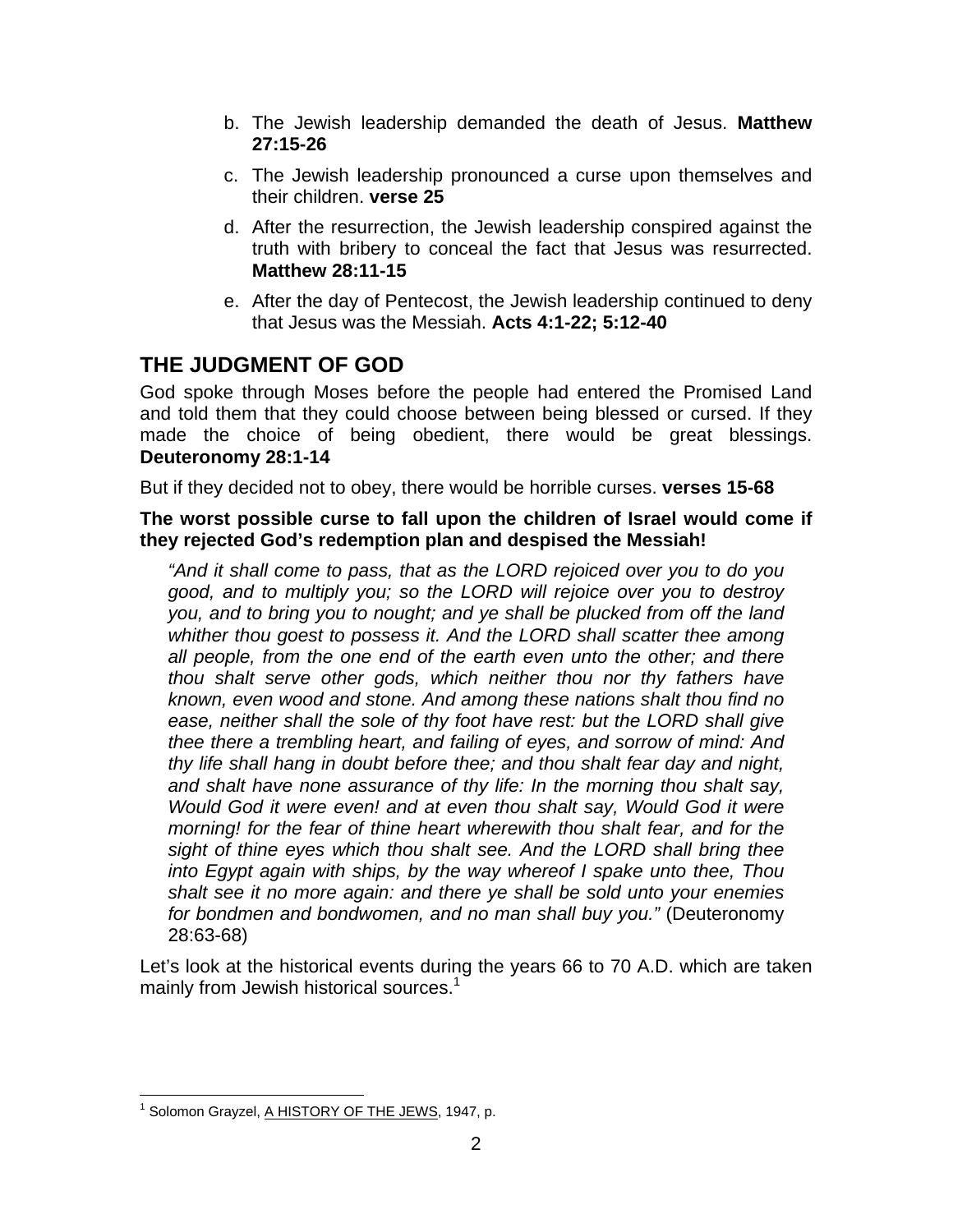### **THE JEWISH UPRISING OF 66 A.D.**

It made the Jews furious when the Roman procurator (governor) Florus decided to rob the temple in Jerusalem of its treasures. As they began to demonstrate on the streets in Jerusalem, Florus sent in Roman soldiers and killed thousands of Jews. This brought more Jews into the city from the countryside so that Florus withdrew from the city and left one third of his army as a garrison in the city.

The Zealots felt that this was an ideal opportunity to revolt against Rome and establish a Jewish state. Eleazar, the son of a former high priest took control of the Temple ground and issued an order that only Jews could sacrifice and worship there. This meant that the Gentiles living in Jerusalem could no longer worship the Emperor of Rome in the outer court of the temple as they had previously done and was a defiant move to challenge the authority of Rome. The Jewish aristocrats and middle class tried to resist this move but the Zealots (revolutionaries) prevailed and the stage was set for war with Rome.

The Jewish aristocrats sent messengers to Florus and King Agrippa in Galilee, asking for soldiers to quell the uprising. Florus was only too happy that the Jews had rebelled since this gave him a chance to settle the score with them. A small army was sent to Jerusalem, and with the Roman garrison in the city, they were able to capture the entire city except the Temple ground which was held by elite fighters from the Zealots. The Zealot fighters broke out from the Temple ground and were joined by the Jewish population in the city and able to drive out the invading army, leaving two fortresses in the city with soldiers from Agrippa in one and Roman soldiers in the other.

During negotiations, the Zealots promised that if Agrippa's soldiers and the Romans would surrender and come out without arms, they would let them go and return to Galilee. Agrippa's soldiers were let go but the Roman soldiers were slaughtered when they came out without weapons.

Once the news broke out in Palestine that the Jews had started a full rebellion, Gentiles in other cities started to attack Jewish enclaves and the whole region went up in flames. Cestius Gallus, the Roman governor of Syria marched south with an army to put down the rebellion. He was able to capture a number of Jewish towns, but once he got close to Jerusalem, his army was defeated and he began a retreat. Zealot army units repeatedly ambushed his retreating army and were able to capture weapons and supplies from the battered Roman army fleeing north to Syria.

Euphoria began to spread among the Jews as they had finally been able to defeat a Roman army. A Jewish government was formed and the Zealots recognized that they were not capable of holding political offices and two men were selected to lead the Jews, Joseph, son of Gorion, a former high priest and Simon son of Gamaliel, a descendant of Hillel.

Military governors were appointed over the various districts of Palestine to organize defense lines, enlist men for the national army and lay up supplies.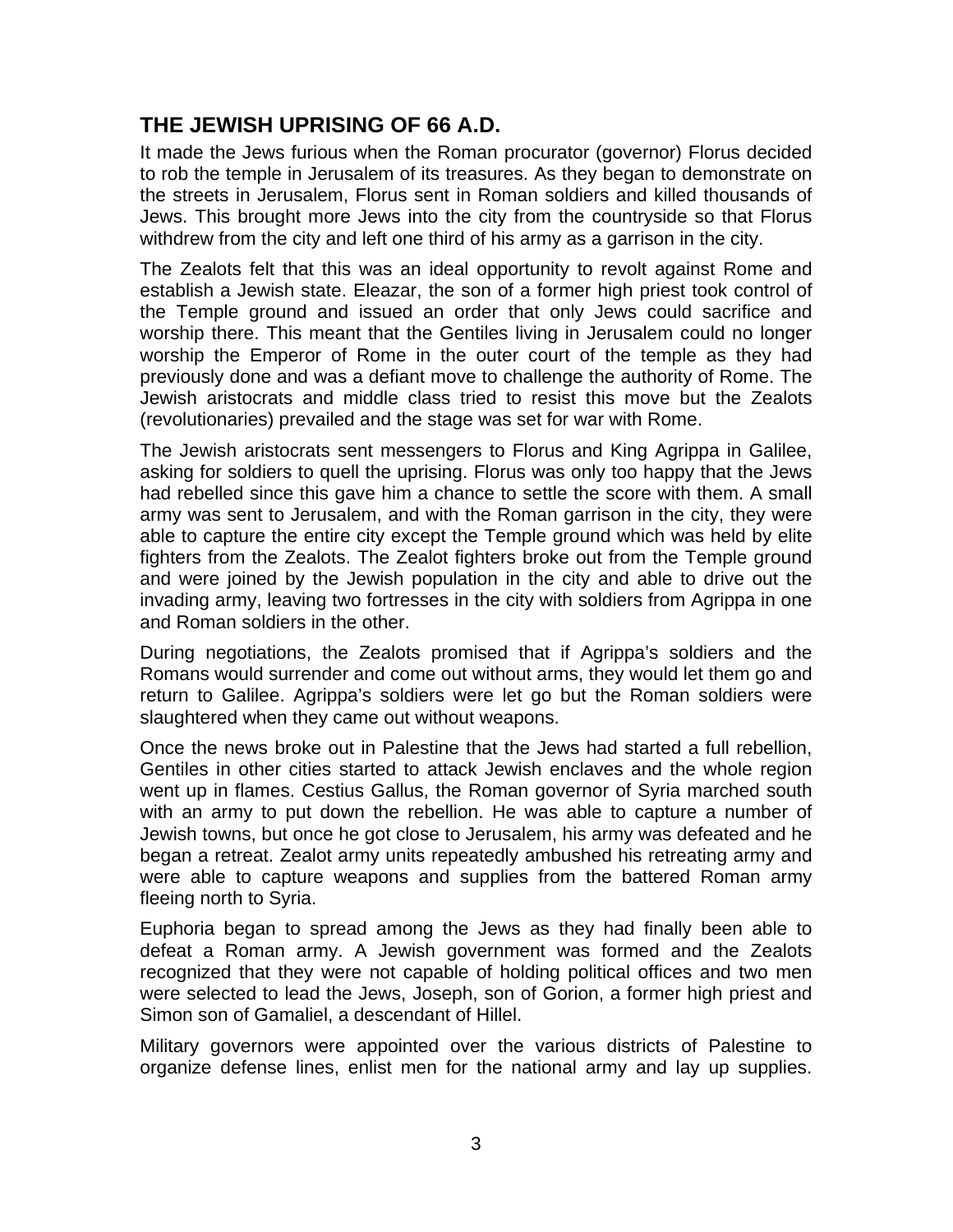Galilee was considered the most vital military area and where the Romans had to be stopped.

Meanwhile, the Romans were preparing a large army under the leadership of General Vespasian in 67 A.D. He was given three combat hardened legions, cavalry units and thousands of soldiers from King Agrippa. Altogether, the army consisted of 60,000 men.

It was Nero who was emperor at this time and the one responsible for the apostle Paul beheading.

Joseph, the Jewish military governor of Galilee betrayed the Jerusalem government. As thousands of his Jewish soldiers deserted in the face of such a mighty Roman army, he offered to help the Romans defeat his own people. He was assigned to the Roman general staff with the mission to weaken the resistance from the Jews through propaganda. He took a Roman name, Flavius Josephus, which is well known among historical scholars since he wrote an account of what happened and has been quoted through the centuries as a historical authority from this time.

There was fierce fighting in Galilee but the Jewish forces could not stand against the Romans and were routed. The remaining forces fled to Judea. Vespasian decided to suspend the fighting and spend the winter of 68 A.D. in Galilee before he marched to Jerusalem.

The uprising was doomed because the Zealots did not receive any help from Jews in the Persian Empire or from Jews living in other parts of the Roman Empire. In the meantime, there was a coup in Rome and Nero committed suicide. A power struggle began to see who would be the new emperor. In the summer of 68, Vespasian pressed south and took all of Judea with the exception of Jerusalem. He was proposed to become the next emperor and left for Rome where he eventually became the new emperor. In his absence, the Roman army in Palestine was turned over to his son, Titus.

When news arrived in Jerusalem that the heartland of Palestine was under Roman control, the moderate Jewish government lost power, and when the leadership of the Zealots found out that Joseph had betrayed them, they executed every member of the moderate government and blamed them for the appointment of Joseph.

With the Roman army standing on the outside, civil war broke out in Jerusalem as the surviving moderate leaders rallied the population in Jerusalem and defeated the Zealots, who had to retreat to the Temple grounds. The Zealots appealed to the Idumean armed faction that the moderates were about to surrender Jerusalem to the Romans. If you remember, the Idumaeans were Edomites (descendants of Esau) who had been forced to convert to Judaism prior to year 0. The children of these converts had become fanatic Jews willing to die for a Jewish state. The Zealots and the Idumaeans made a great slaughter of the moderate Jews and the streets in Jerusalem were red with blood. The Zealots took command once the civil war was over.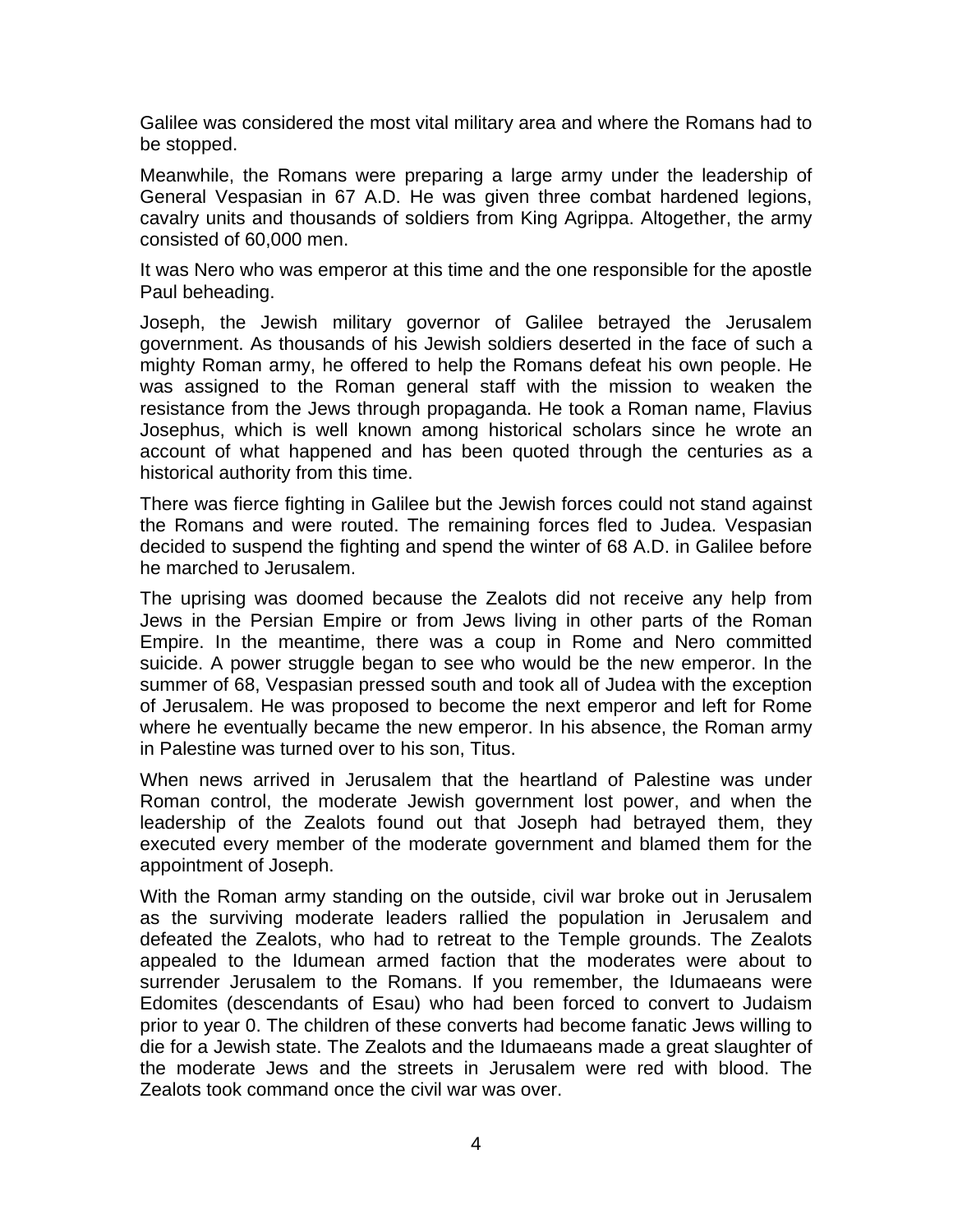But further insanity broke out as the Zealots split in three groups, each with a leader. Their names were Johanan of Gischala, Eleazar ben Simon and Simon ben Giora. These three men and their followers fought each other, killing one another and used up precious supplies.

In 70 A.D. Titus put an iron ring around Jerusalem and the siege began. The Zealots realized that they had to stop fighting one another and unite against the Romans.



Titus ordered that civilians would not be allowed to flee Jerusalem and anyone caught was crucified. The Zealots also ordered that no one could leave Jerusalem; it was fight or die. The Romans breached the outer wall within fifteen days of beginning the siege. Soon the second wall had fallen and the Zealots and Idumaeans were driven in to the Temple ground.

The Zealots proclaimed that God would not permit his Holy Place to be destroyed but they had forgotten the prophetic word spoken by the Jeremiah. **Jeremiah 7:1-16** 

The remaining Jewish priests continued the daily routine of prayer and sacrifice until they ran out of animals. **The priests and the Jewish leadership rejected Jesus as the Messiah; they did not understand that He was the last lamb to be sacrificed and kept sacrificing in vain until they all were killed.** Now you should

understand what Paul wrote in his letter to the Hebrews. **Hebrews 9:11-26** 

The defenders were able to hold off the Romans for three more weeks. When the Roman soldiers finally broke through, they did not spare a single Jew in the Temple area and brutally killed them with as much pain inflicted as possible. Then the temple buildings were burned, and for the next two years, the Roman army destroyed the temple stone by stone until only what is today called the Wailing Wall was left standing.

The Jewish people were devastated because they believed that God no longer cared for them and had allowed His temple to be destroyed. Even though God had allowed the Temple to be destroyed some 600 years earlier, they still didn't understand it was because of their sins.

According to the Jewish turncoat Josephus, several hundred thousand Jews were killed in the fighting or later in mass execution. Thousands upon thousands of young men and women were taken to Rome and sold on the slave market to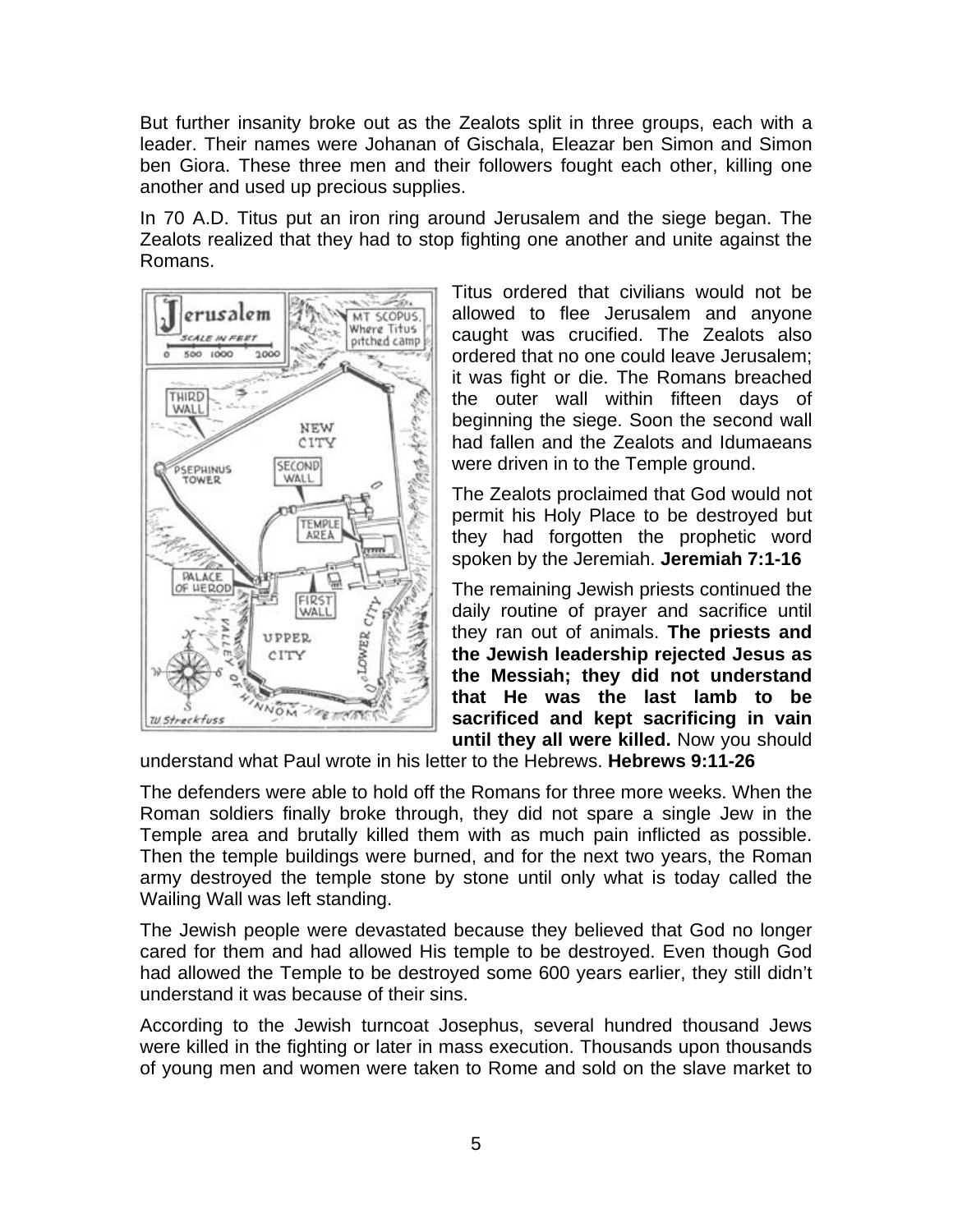the highest bidders. Other Jews were condemned to work in mines throughout the Roman Empire.

Titus selected 700 young handsome Jewish men to be taken to Rome and forced to march in his victory parade. Afterwards they were taken into custody to become gladiators where most of them were killed in the Coliseum arena.

Two of the top Zealot leaders were captured alive; Johanan of Gischala was too sick to be taken to Rome to be paraded and was sentenced to life imprisonment. Simon ben Giora was sent to Rome to be paraded and was executed.

#### **MASADA**

Masada has become a rallying point for the Zionists and is also a great tourist attraction in Israel. In order to better understand this place, let me quote from Encyclopedia Britannica:

*"Hebrew orvot Me*ẕ*ada ("Ruins of Masada"), ancient mountaintop fortress in southeastern Israel, site of the Jews' last stand against the Romans after the fall of Jerusalem in AD 70.* 

*Masada occupies the entire top of an isolated mesa near the southwest coast of the Dead Sea. The rhomboid-shaped mountain towers 1,424 feet (434 m) above the level of the Dead Sea. It has a summit area of about 18 acres (7 hectares). Some authorities hold that the site was settled at the time of the First Temple (c. 900 BC), but Masada is renowned for the palaces and fortifications of Herod the Great (reigned 37–4 BC), king of Judaea under the Romans, and for its resistance to the Roman siege in AD 72–73.* 

*The site was first fortified either by Jonathan Maccabeus (d. 143/142 BC) or by Alexander Jannaeus (reigned 103–76 BC), both of the Hasmonean dynasty. Masada was chiefly developed by Herod, who made it a royal citadel. His constructions included two ornate palaces (one of them on three levels), heavy walls, defensive towers, and aqueducts that brought water to cisterns holding nearly 200,000 gallons (750,000 l). After Herod's death (4 BC), Masada was captured by the Romans, but the Zealots, a Jewish sect that staunchly opposed domination by Rome, took it by surprise in AD 66. The steep slopes of the mountain made Masada a virtually unassailable fortress.* 

*Following the fall of Jerusalem and the destruction of the Second Temple (AD 70), the Masada garrison—the last remnant of Jewish rule in Palestine—refused to surrender and was besieged by the Roman legion X Fretensis under Flavius Silva. Masada's unequaled*  defensive site baffled even the Romans' highly developed siegecraft for a time. It took the *Roman army of almost 15,000, fighting a defending force of less than 1,000, including women and children, almost two years to subdue the fortress. The besiegers built a sloping ramp of earth and stones to bring their soldiers within reach of the stronghold, which fell only after the Romans created a breach in the defenders' walls. The Zealots, however, preferred death to enslavement, and the conquerors found that the defenders, led by Eleazar ben Jair, had taken their own lives (April 15, AD 73). Only two women and five children—who had hidden in a water conduit—survived to tell the tale. Masada was briefly reoccupied by the Jews in the 2nd century AD and was the site of a Byzantine church in the 5th–6th century. Thereafter, it was abandoned until the 20th century, except*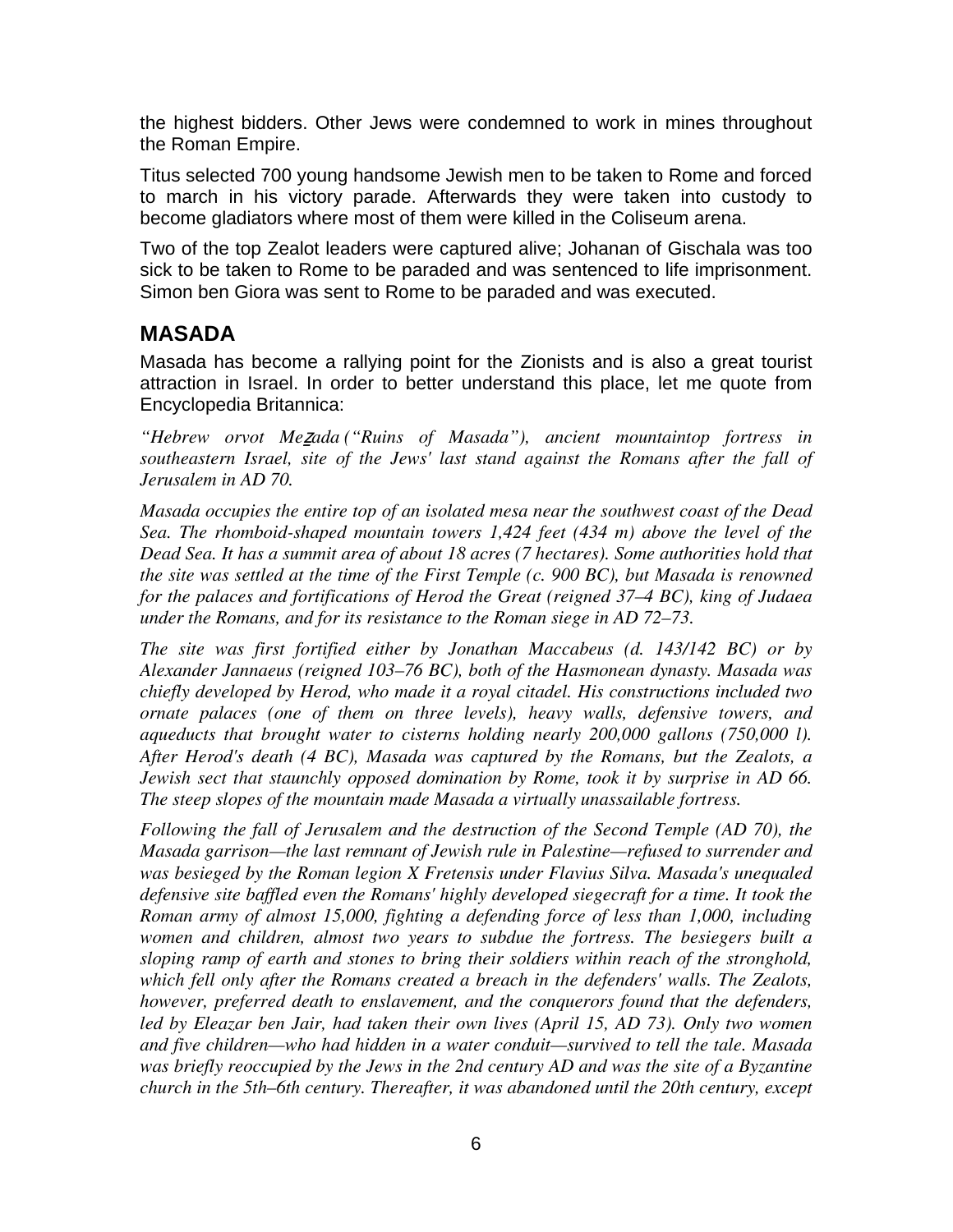*for a brief interval during the Crusades; the Arabs called the mountain As-Sabba ("The Accursed").* 

*A general survey of the ruins was made by Israeli archaeologists in 1955–56, and the entire mountaintop was excavated by Yigael Yadin in 1963–65, assisted by thousands of volunteers from around the world. Descriptions by the Jewish historian Josephus, until then the only detailed source of Masada's history,* 



*were found to be highly accurate; the palaces, storehouses, defense works, and Roman camps and siege works were all revealed and cleared, as was the winding trail (the "Snake Path") on the mesa's northeastern face. A synagogue and ritual bath discovered on Masada are the earliest yet found in Palestine. Among the most interesting discoveries is a group of potsherds inscribed with Hebrew personal names. These may be lots cast by the last defenders to determine who should die first.* 

*In the 20th century Masada became a symbol of Jewish national heroism, and it is now one of Israel's most popular tourist attractions. The difficult ascent of its footpaths is regularly performed by Israeli youth groups, while a cablecar provides tourists with a less rigorous access route. Arkia, Israel's domestic airline, provides regular service to a small airfield on the adjacent Dead Sea plain."2*

#### **GOD CRUSHED JUDAISM**

By 73 A.D. Judaism was crushed and the temple was destroyed. All the furnishing inside the temple had either been destroyed or taken to Rome.

Judaism was now confined to the synagogues in the different nations where Jews lived and the leaders of the synagogue system continued to reject Jesus as the Messiah and engaged in a fierce persecution of Christian Jews and Gentiles.

**Any Christian who supports the political state of Israel and calls himself a Christian Zionist is an enemy of God! They are in reality saying that when Jesus died on the cross, He didn't die for the Jewish people but for the Gentiles. This is an insult to God Almighty and a terrible rejection of the suffering Jesus endured on the cross!** 

 2 "Masada." Encyclopædia Britannica. Ultimate Reference Suite. Chicago: Encyclopædia Britannica, 2009